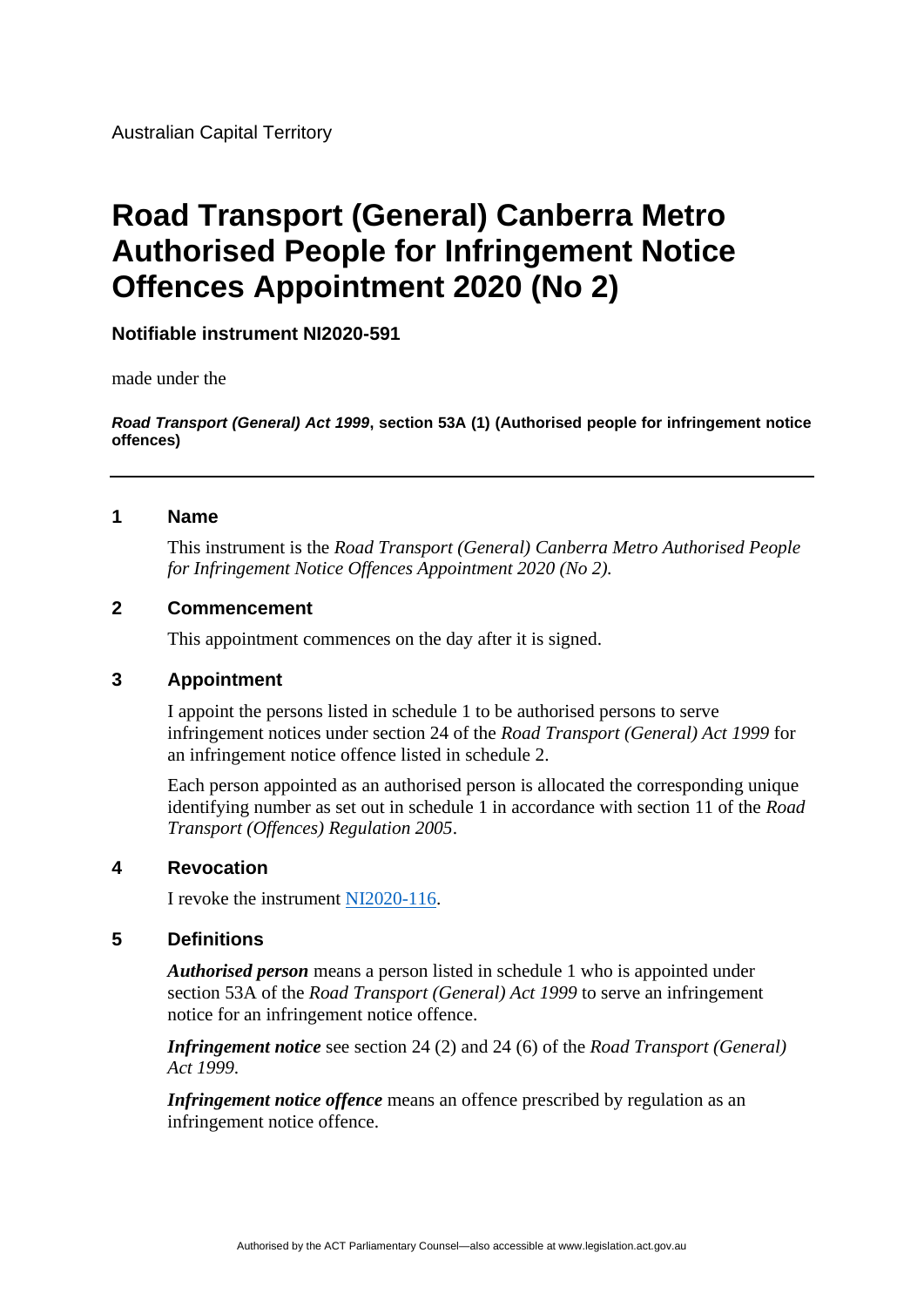- *Note 1* The *Road Transport (General) Road Transport Authority (JACS) Delegation 2019 (No 1) [\(NI2019-568\)](https://legislation.act.gov.au/ni/2019-568/)* delegates to the Director-General of the Transport Canberra and City Services Directorate the powers and functions under Part 3 - Infringement Notices for certain offences of the *Road Transport (General) Act 1999*, for which the Director-General of the Justice and Community Safety Directorate (in that entity's capacity as a road transport authority) is the relevant administering authority.
- *Note 2* The *Road Transport (General) Transport Canberra and City Services Delegation 2019 (No 1) [\(NI2019-639\)](https://legislation.act.gov.au/ni/2019-639/)* then delegates those powers and functions delegated to the Director-General of the Transport Canberra and City Services Directorate by the Director-General of the Justice and Community Safety Directorate (in that entity's capacity as an administering authority) to specific public employees in the Transport Canberra and City Services Directorate, including to the Executive Branch Manager, Light Rail Operations.

Jo Dawson Executive Branch Manager, Light Rail Operations Delegate 7 September 2020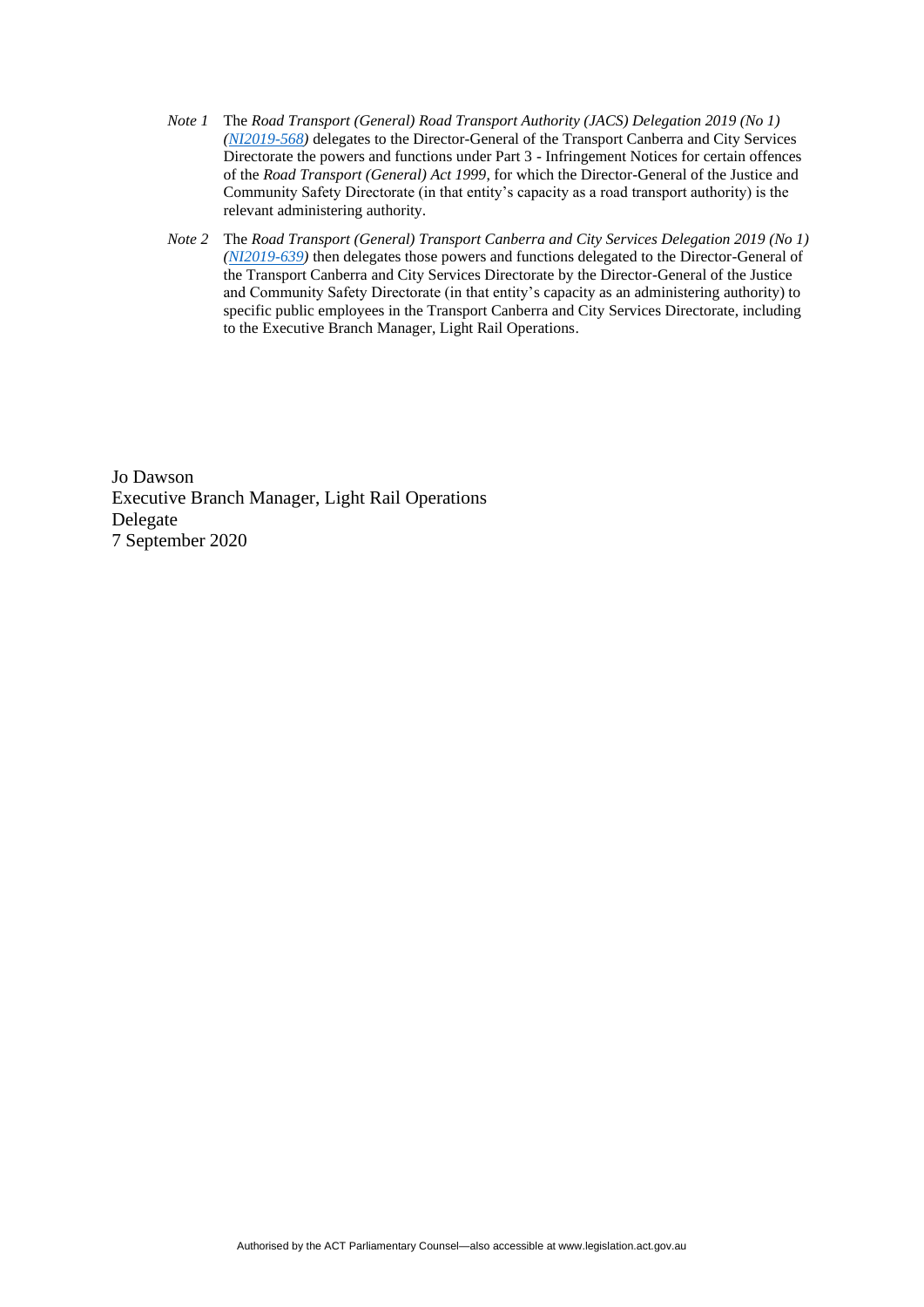### **Schedule 1**

#### **Authorised Persons**

| <b>Name</b>           | <b>Position</b>                                                         | <b>Unique Identifying</b><br><b>Number</b> |
|-----------------------|-------------------------------------------------------------------------|--------------------------------------------|
| Bogdan Wlodek         | Customer Service Officer (CSO),<br><b>Canberra Metro Operations</b>     | <b>PPS502</b>                              |
| <b>Garry Starling</b> | Customer Service Officer (CSO),<br><b>Canberra Metro Operations</b>     | <b>PPS504</b>                              |
| Goldy Philip          | LRV Driver, Canberra Metro Operations                                   | <b>PPS505</b>                              |
| Joanne Meeuwissen     | Customer Service Officer (CSO),<br><b>Canberra Metro Operations</b>     | <b>PPS506</b>                              |
| Joshua Penman         | Customer Service Manager, Canberra<br><b>Metro Operations</b>           | <b>PPS507</b>                              |
| Lyle Mugridge         | LRV Driver, Canberra Metro Operations                                   | <b>PPS508</b>                              |
| Nicola Snow           | Customer Service Officer (CSO),<br><b>Canberra Metro Operations</b>     | <b>PPS509</b>                              |
| Paul Wlodek           | Customer Service Officer (CSO),<br><b>Canberra Metro Operations</b>     | <b>PPS510</b>                              |
| Pauline Brooker       | Customer Service Officer (CSO),<br><b>Canberra Metro Operations</b>     | <b>PPS511</b>                              |
| Sally Coyle           | Marketing and Customer Experience<br>Manager                            | <b>PPS512</b>                              |
| Tina Colling          | Customer Service Officer (CSO),<br><b>Canberra Metro Operations</b>     | <b>PPS514</b>                              |
| Wayne Cook            | Customer Service Officer (CSO),<br><b>Canberra Metro Operations</b>     | <b>PPS515</b>                              |
| Kalpana Kumar         | Customer Service Officer (CSO),<br><b>Canberra Metro Operations</b>     | <b>PPS517</b>                              |
| Kenneth Kua           | Customer Service Officer (CSO),<br><b>Canberra Metro Operations</b>     | <b>PPS518</b>                              |
| Lorena Shaw           | Customer Information Officer (CIO),<br><b>Canberra Metro Operations</b> | <b>PPS519</b>                              |
| Ngoc Phu Tran         | Customer Information Officer (CIO),<br><b>Canberra Metro Operations</b> | <b>PPS520</b>                              |
| Wahee Hussain         | Customer Service Officer (CSO),<br><b>Canberra Metro Operations</b>     | <b>PPS522</b>                              |
| <b>Abbey Roberts</b>  | Customer Service Officer (CSO),<br><b>Canberra Metro Operations</b>     | <b>PPS523</b>                              |
| Jason Benefield       | Customer Service Officer (CSO),<br><b>Canberra Metro Operations</b>     | <b>PPS524</b>                              |
| Kevin Dogan           | Customer Service Officer (CSO),<br><b>Canberra Metro Operations</b>     | <b>PPS525</b>                              |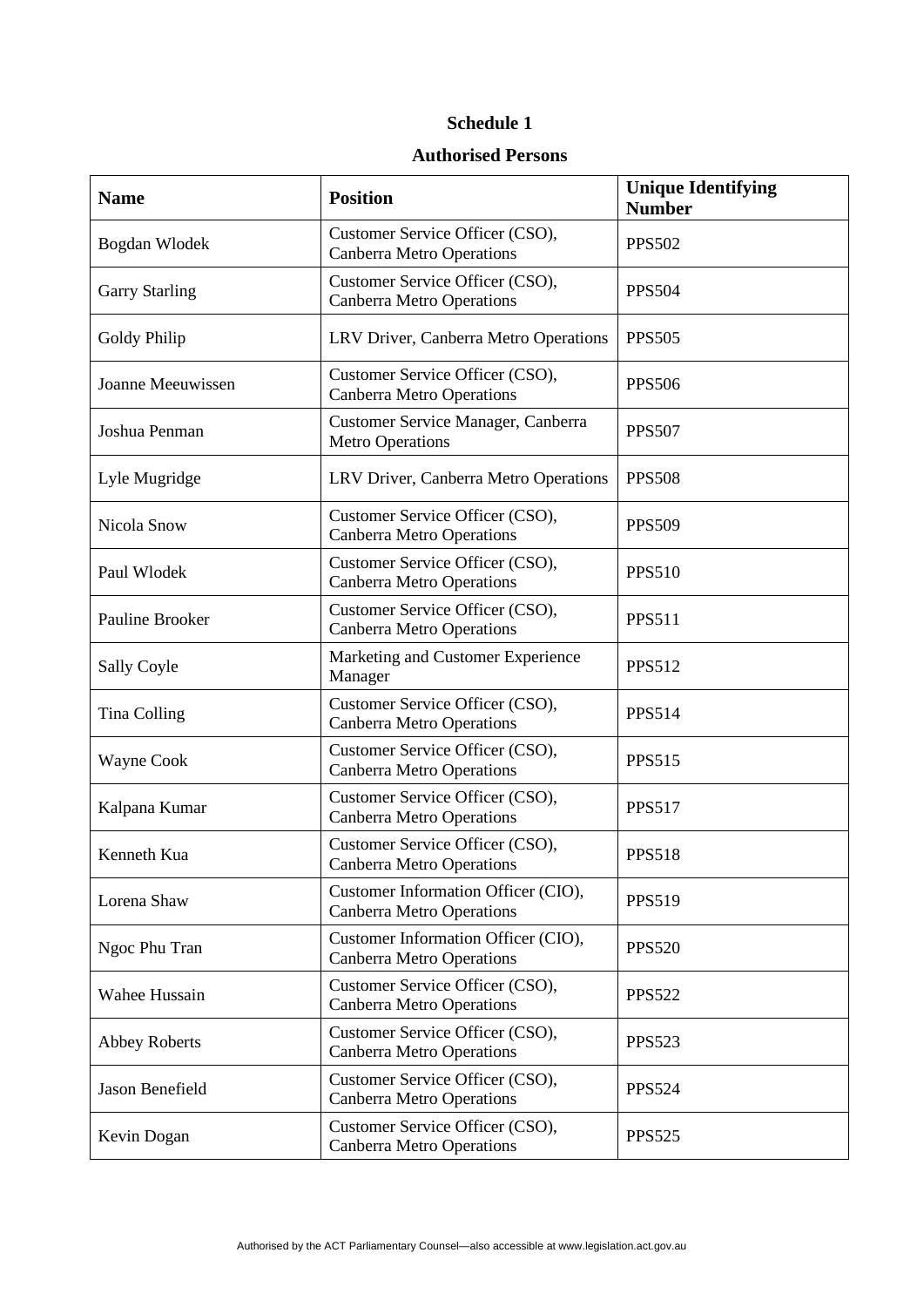| Liam Mengel    | Customer Service Officer (CSO),<br><b>Canberra Metro Operations</b> | PPS526        |
|----------------|---------------------------------------------------------------------|---------------|
| Mark Pace      | Customer Service Officer (CSO),<br><b>Canberra Metro Operations</b> | <b>PPS527</b> |
| Vinnie Uriarte | Customer Service Officer (CSO),<br><b>Canberra Metro Operations</b> | <b>PPS528</b> |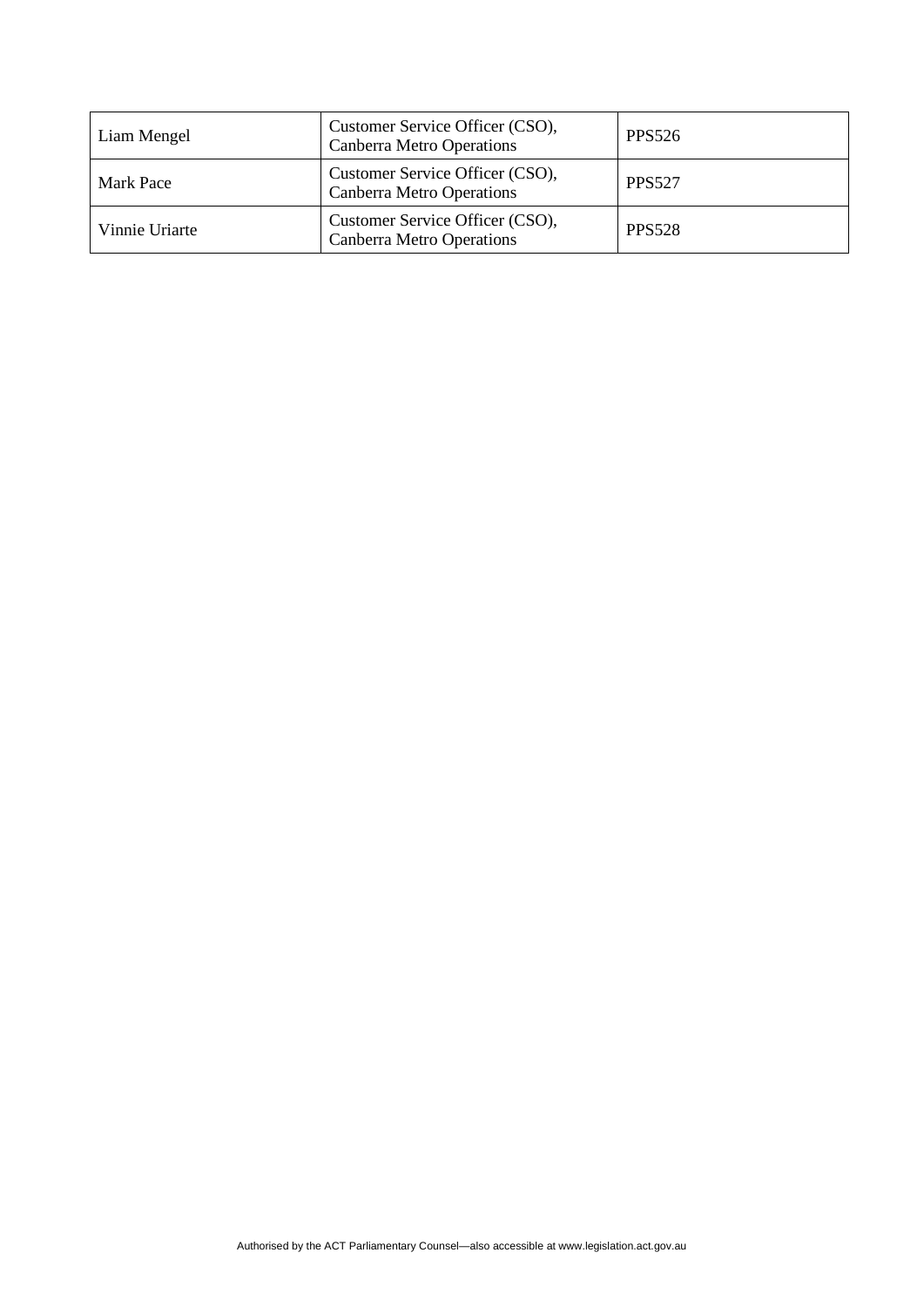#### **Schedule 2**

#### **Infringement Notice Offences**

- 1. Infringement notice offences from schedule 1 of the *Road Transport (Offences) Regulation 2005*:
	- *a.* Part 1.11 *(Road Transport (Public Passenger Services) Regulation 2002)* 
		- 70AL (1) travel on light rail without valid ticket (child and adult)
		- 70AM (1) transfer/offer to transfer valid ticket (child and adult)
		- 70AN (1) travel on light rail with defaced/damaged/ changed ticket (child and adult)
		- 70AQ (1) travel on light rail with concession ticket when not entitled (child and adult)
		- 70AQ (3) not produce required evidence (child and adult)
		- 70AQ (4) (c) (i) produce evidence with false/misleading information about concession ticket eligibility (child and adult)
		- 70AQ (4) (c) (ii) produce evidence that omits information about concession ticket eligibility (child and adult)
		- 70AQ (5) (c) (i) make statement with false/misleading information about concession ticket eligibility (child and adult)
		- 70AQ (5) (c) (ii) make statement that omits information about concession ticket eligibility (child and adult)
		- 70AR (2) not produce light rail ticket (child and adult)
		- 70AT (1) (b) (i) foot on light rail vehicle seat (child and adult)
		- 70AT (1) (b) (ii) obstruct light rail vehicle seat (child and adult)
		- 70AT (2) (b) (i) spit in light rail vehicle/at light rail stop (child and adult)
		- 70AT (2) (b) (ii) use wheeled recreational device in light rail vehicle/at light rail stop (child and adult)
		- 70AT (3) (b) (i) use offensive language in light rail vehicle/at light rail stop (child and adult)
		- 70AT (3) (b) (ii) offensive behaviour in light rail vehicle/at light rail stop (child and adult)
		- 70AT (3) (b) (iii) aggressive/menacing behaviour in light rail vehicle/at light rail stop (child and adult)
		- 70AU (2) not comply with direction (child and adult)
		- 70 AV (1) obstruct light rail vehicle door (child and adult)
		- 70AW (1) (a) get on/off moving light rail vehicle (child and adult)
		- 70AW (1) (b) get on/off light rail vehicle not at light rail stop (child and adult)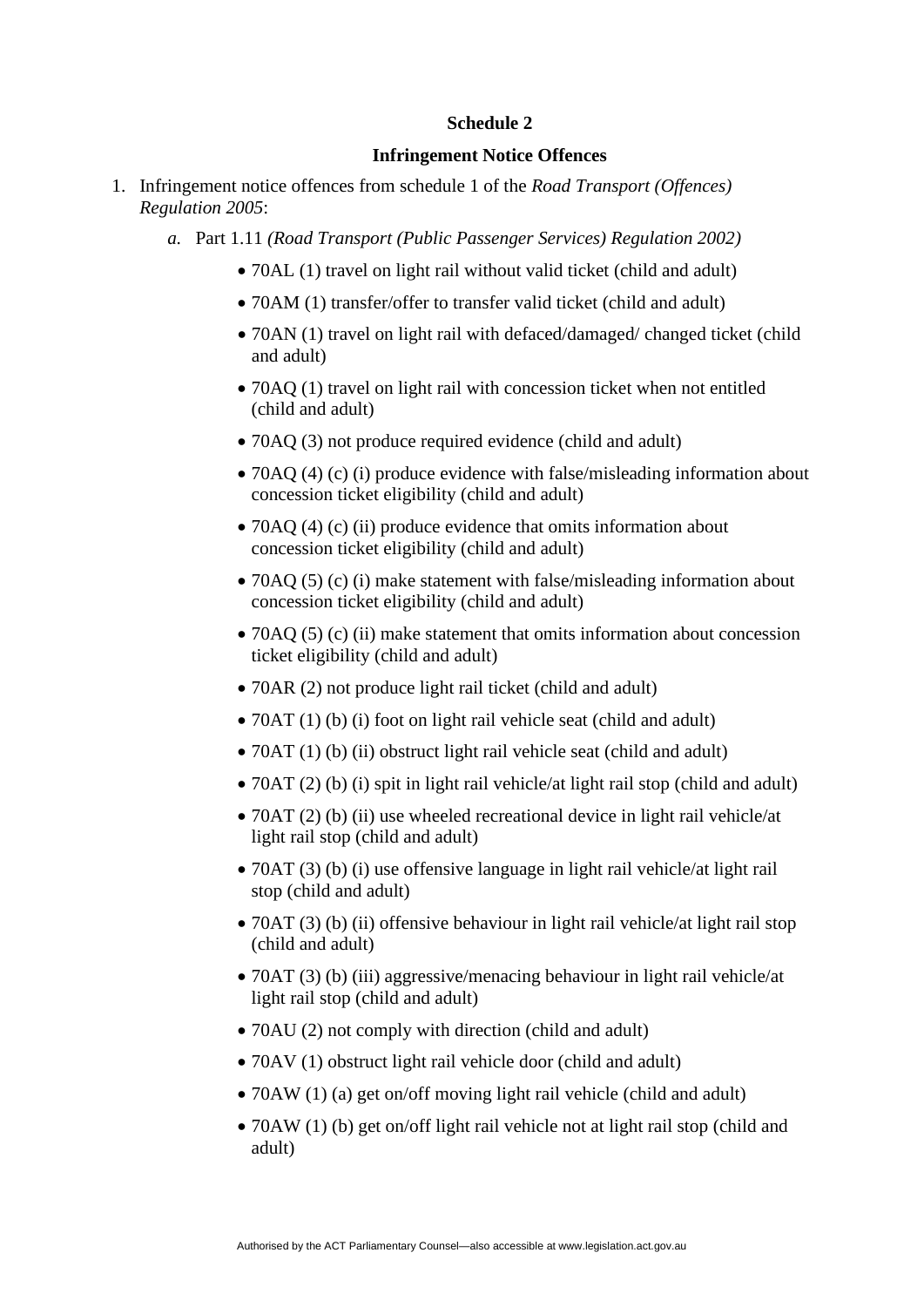- 70AW (1) (c) get on/off light rail vehicle through emergency exit/roof hatch (child and adult)
- 70AX (1) enter light rail vehicle's driver cab (child and adult)
- 70AX (2) (c) (i) in part of light rail vehicle not for passengers (child and adult)
- 70AX (2) (c) (ii) travel in way light rail vehicle not designed for (child and adult)
- 70AY (1) throw thing in/from light rail vehicle (child and adult)
- 70AZ (1) not vacate designated seat for designated person (child and adult)
- 70AAA (1) (a) (i) consume liquor/low–alcohol liquor in light rail vehicle
- 70AAA (1) (a) (ii) consume liquor/low–alcohol liquor at light rail stop
- 70AAA (1) (b) (i) possess open container of liquor/low–alcohol liquor in light rail vehicle
- 70AAA (1) (b) (ii) possess open container of liquor/low–alcohol liquor at light rail stop
- 70AAC (1) eat/drink in light rail vehicle (child and adult)
- 70AAD (3) (b) (i) travel in light rail vehicle with animal not in box/basket/ container (child and adult)
- 70AAD (3) (b) (ii) travel in light rail vehicle with animal in way not allowed (child and adult)
- 70 AAE (1) not give lost property to owner/light rail service operator/police officer/authorised person (child and adult)
- 70AAF (1) remove light rail property from light rail vehicle/light rail stop without consent (child and adult)
- 70AAF (2) remove territory property from light rail vehicle/light rail stop without consent (child and adult)
- 70AAG (1) damage light rail property without consent (child and adult)
- 70AAG (2) damage territory property without consent (child and adult)
- 70AAH (1) (a) interfere with security camera in light rail vehicle (child and adult)
- 70AAH (1) (b) interfere with security camera at light rail stop (child and adult)
- 70AAH (2) interfere with security camera recording (child and adult)
- 70AAI (1) (a) apply light rail vehicle emergency brake (child and adult)
- 70AAI (1) (b) use emergency device fitted to light rail vehicle (child and adult)
- 70AAI (2) use emergency device at light rail stop (child and adult)